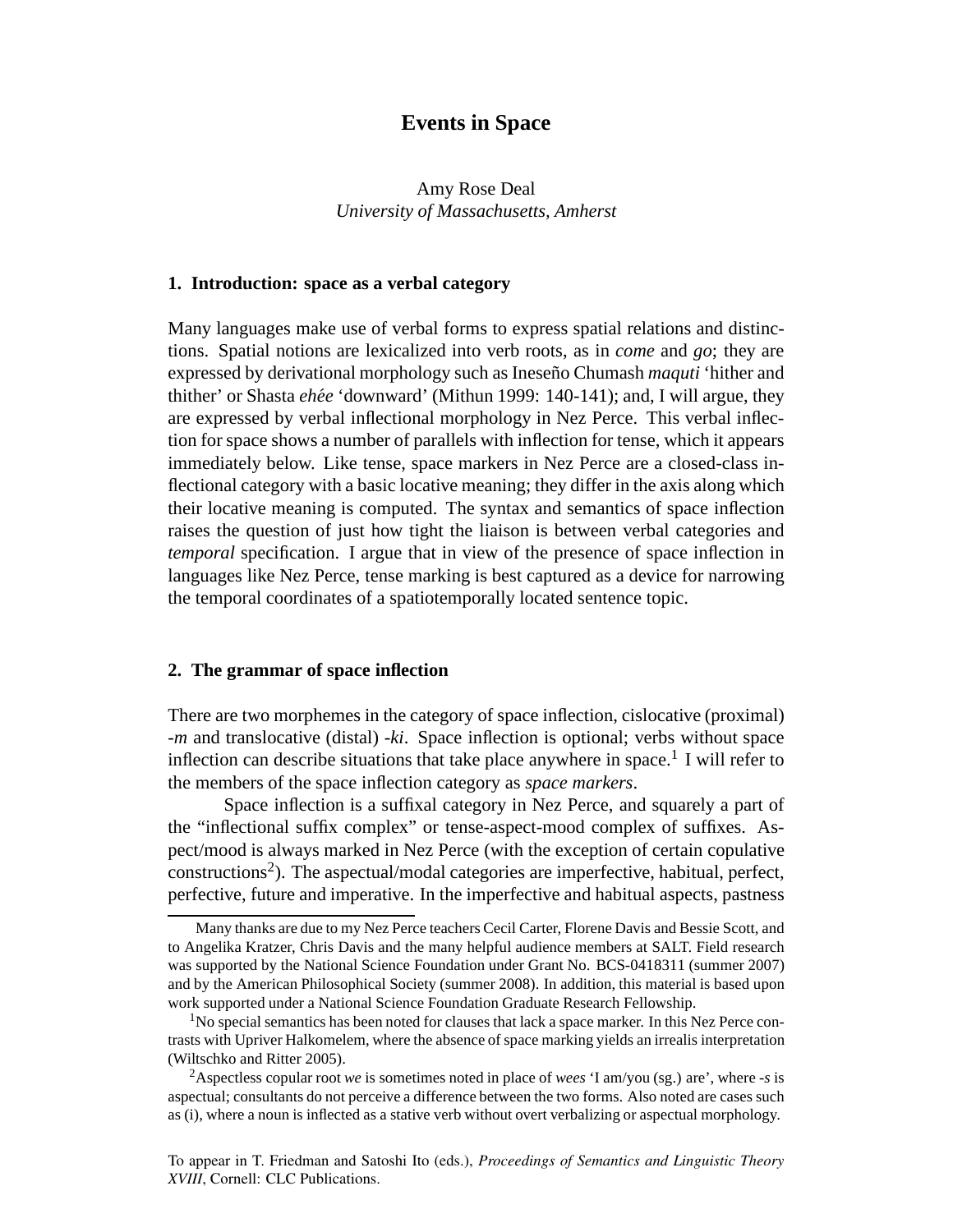is obligatorily indicated by tense suffixes. The perfect and the perfective aspects themselves contribute pastness and disallow tense suffixes.<sup>3</sup>

Future is indicated by either of two suffixes, one of which behaves like an aspect; we will see more on the future below. Present tense is unmarked.

When aspect, tense and space inflection are all present, space inflection occurs between aspect and tense. The following examples are drawn from various Nez Perce corpora.<sup>4</sup>

- $(1)$  'ináhna-ca-m-qa carry-IMPERF-CIS-REC.PAST You were bringing (something) (Aoki and Walker 1989: 586)
- (2) héenek'u hi-kóo-qa-m-a again 3SUBJ-go-HAB-CIS-REM.PAST Again he would come (Aoki 1979: 68)
- (3) wéet'u 'itúu 'ini-s-ín-m-qa not what give-IMPERF-S.PL-CIS-REC.PAST
	- (i) ke kona hi-texpé'em REL there 3SUBJ-plain where there are plains (Aoki and Walker 1989: 395)

These cases are exceptions to the otherwise strong generalization that all Nez Perce verbs bear aspect/mood suffixes.

 $3$ With an eventive verb in the perfect, speakers reject non-past readings. An exception is when the clause contains complementizer *ke*, which gives an "optative" future reading for the perfect.

(i) Context: the teacher annouces that three girls are needed to say the Nez Perce language pledge in front of the class. A student replies:

'iin ke-x 1SG REL-1SG do-PCT ku-s Let me do it!

The perfective always contributes pastness. There is also evidence that it requires culmination of an event (by contrast to the perfective in Salish languages; Matthewson 2004, Bar-El 2005):

- (ii) sawlakay'k-sa-qa drive-IMPERF-REC.PAST top-to and fail-PERF toyam-x kaa wiclem-ne I was driving to the top but I failed (didn't get there)
- (iii) # sewlekey'k-e toyam-x kaa wiclem-ne drive-PERF top-to and fail-PERF Comment: "You're saying you *did* drive to the top, so you can't say then you failed."

<sup>4</sup>I would like to thank Phil Cash Cash for providing me with a searchable version of the Aoki and Walker 1989 corpus.

Abbreviations in glosses are: CIS cislocative, TRANS translocative, IMPERF imperfective aspect, PERF perfective aspect, HAB habitual aspect, PCT perfect aspect, PRT particle, PART participle, APPL goal applicative, FUT future, REC.PAST recent past tense, REM.PAST remote past tense, ERG ergative case, OBJ objective case, LOC locative case, 3/3 third person subject and third person object portmanteau verbal agreement, 3OBJ 3rd person object agreement, 3SUBJ 3rd person subject agreement, 3POSS 3rd person possessor subject agreement (marker of subject possessor raising), S.PL plural subject agreement.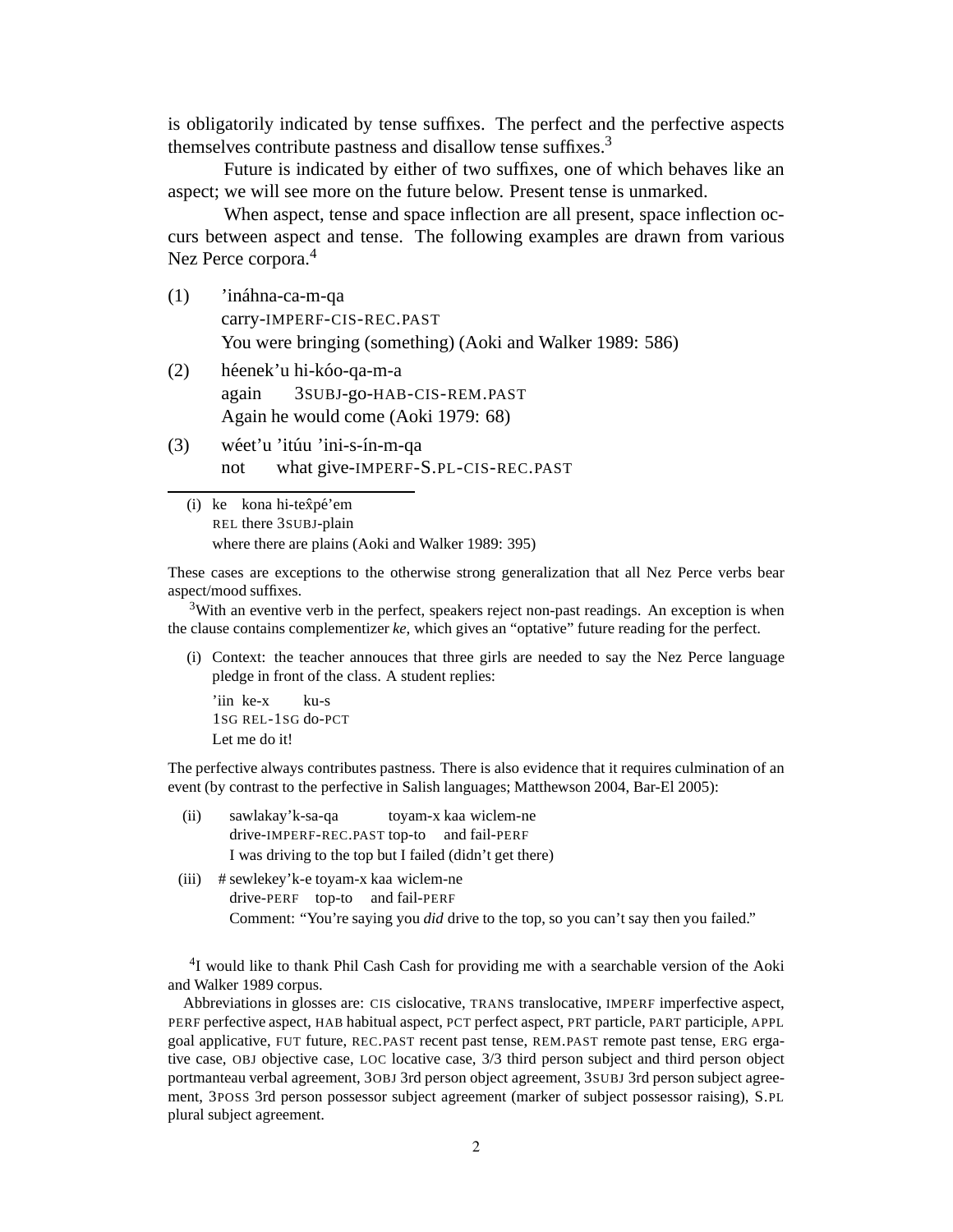You didn't give anything (Aoki and Walker 1989: 188)

- (4) yox kala 'ee ime-né hi-xyóo-s-in-m-qa DEM just you you-OBJ 3SUBJ-come-IMPERF-S.PL-CIS-REC.PAST and kaa nuun ip-née 'a-xyóo-s-in-m-qa we he-OBJ 3OBJ-come-IMPERF-S.PL-CIS-REC.PAST It's just that they were coming here to you and we were coming here to him (Phinney 1934: 230)
- (5) q´o'c tim´aayi-na 'aw-'n´ah-wayik-sa-nqa-qa still girl-OBJ 3OBJ-carry-move.across-IMPERF-TRANS-REC.PAST I was still moving the girl away across (Aoki and Walker 1989: 455)
- (6) hi-wehye-c-in-ki-ke 3SUBJ-go-IMPERF-S.PL-TRANS-REM.PAST They were going away (Aoki and Walker 1989: 292)

The fact of their position between aspect and tense, combined with the small number of space markers and the regularity and productivity of their semantic contribution, strikes me as strongly in favor of an inflectional and not derivational approach to space inflection.<sup>5</sup>

The morphology of Nez Perce space markers is also likely to be informative as to their syntactic position. Nez Perce suffix order is in general well-behaved; valence-changing morphology (such as applicatives) falls inside aspect marking, which in turn falls inside tense marking. Space inflection intervenes between aspect and tense, as we have seen. This suggests a structure like the following:<sup>6</sup>

(7) V  $\int_{VP}$  Applicatives  $\int_{VP}$  Aspect  $\int_{Asp}$  Space  $\int_{Sp}$  Tense  $\int_{TP}$ 

The distribution of space inflection is limited by aspect/mood, as shown in Table 1. In compiling this table I have drawn on work with Nez Perce speakers, recent grammatical descriptions (Aoki 1970, Rude 1985, Crook 1999) as well as an older missionary grammar (Morvillo 1891), which provides some forms that are not noted in later studies. These forms fill gaps that otherwise seem accidental, i.e. the lack of a recent past habitual cislocative and remote past imperfective translocative in the paradigms compiled by Rude  $(1985)$ .<sup>7</sup> All sources show the absence of

 $5$ Notably, in addition to space inflection, Nez Perce makes use of a quite large and semantically rich group of verbal derivational affixes, some of which mark spatial notions. These do not compete with space markers. Examples are *cu-* 'underneath', *sike-* 'in the distance', *'exew- ˆ* 'side by side' (Aoki 1970: 84-86).

<sup>6</sup>There may also be an agreement projection between AspP and SpaceP to accomodate subject number inflection, which appears here in the imperfective and habitual aspects and in the imperative. In other inflectional classes, subject number agreement is prefixal.

<sup>7</sup>Morvillo gives recent past habitual cislocative *in tima-nkamka ´* , presumably *'iin tim'anqamqa* 'I used to write nearby'. He also gives a form that is plausibly the imperfective remote translocative, *time-zenkike* (*tim'ecenkike*, 'a while ago, I was writing far away'). This form clearly includes imperfective *ce* (Morvillo's *ze*), though it is surprising that it is not *time-zenkine* (*tim'ecenkine*), with the nasal of the remote past suffix visible. Nevertheless, this form of the inflectional suffix complex is independently attested in the Aoki and Walker (1989) corpus, e.g. as in (6).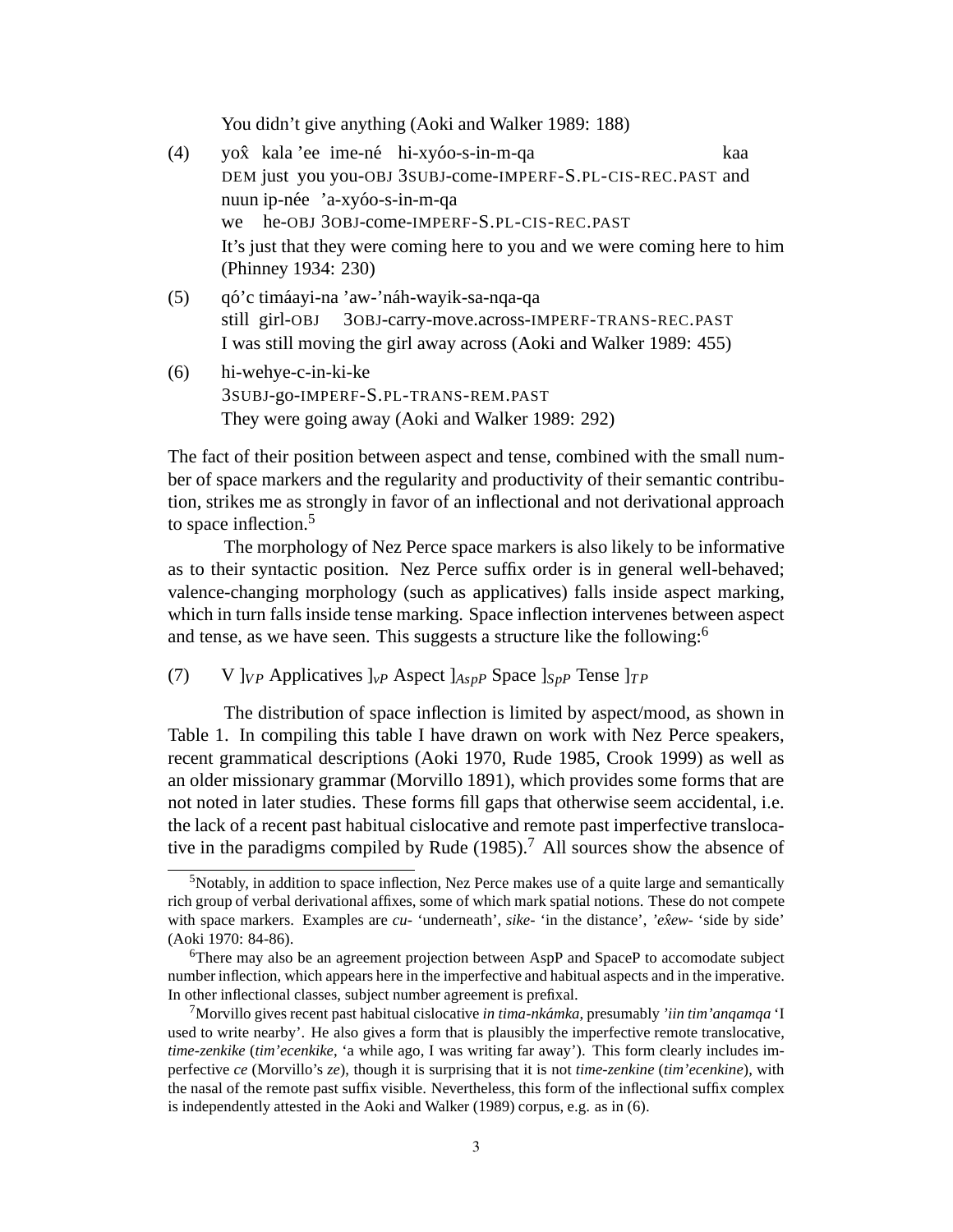| aspect            | tense   | <b>CIS</b> | <b>TRANS</b> |
|-------------------|---------|------------|--------------|
| imperfective      | present | Y          | Y            |
|                   | recent  | Y          | Y            |
|                   | remote  | Y          | Y            |
| habitual          | present | Y          | n            |
|                   | recent  | Y          | n            |
|                   | remote  | Y          | n            |
| perfect           |         | Y          | Y            |
| perfective        |         | Y          | Y            |
| future            |         | Y          | n            |
| imperative (mood) |         | Y          | n            |

Table 1: The distribution of space marking, aspect and tense

translocative forms for the habitual aspect, the imperative and the future. At present I do not have an explanation for why the distribution of the translocative is more limited than that of the cislocative.

While space inflection (particularly translocative) is limited depending on aspect, it does not appear to be sensitive to the meaning of the verbal predicate itself. In particular, Nez Perce space inflection is not sensitive to the distinction between stative and dynamic predicates.<sup>89</sup>

On a predicate that defines a path, the space markers generally locate the end of the path as near (cislocative) or far (translocative) from the utterance location.

| (8) |  | meet'u téemux 'e-wehye-m                             |
|-----|--|------------------------------------------------------|
|     |  | but footprint 3POSS-come-CIS                         |
|     |  | But his footprints lead this way (Phinney 1934: 219) |

- (9) kawo' heenek'e hi-q'uyim-cen-ki then again 3SUBJ-climb-IMPERF-TRANS He climbed farther up. (Aoki and Walker 1989: 12)
- (10) 'iskit hi-ku-séen-ki trail 3SUBJ-go-IMPERF-TRANS The trail goes that way (away from the speaker) (Aoki 1994: 243)

The tendency of these markers to locate the endpoint of a path-defining eventuality, as opposed to the beginning or a point in the middle, is apparently not absolute, as cases like the following show:

<sup>&</sup>lt;sup>8</sup>In this sense previous descriptions have been incomplete, in that they describe space markers as indicating the direction of a motion event. Rude (1985) calls them "directionals". Crook (1999) writes that "the cislocative generally indicates motion or action oriented towards the speaker and the translocative motion or action oriented away." However, Rude notes that "the cislocative very often occurs where it would seem to make no sense whatever as 'hither'" (p. 49), citing a number of instances on non-path-defining verbs.

<sup>&</sup>lt;sup>9</sup>This contrasts with the space marking system of Abaza (Northwest Caucasian), where space marking is limited to dynamic predicates (O'Herin 2002).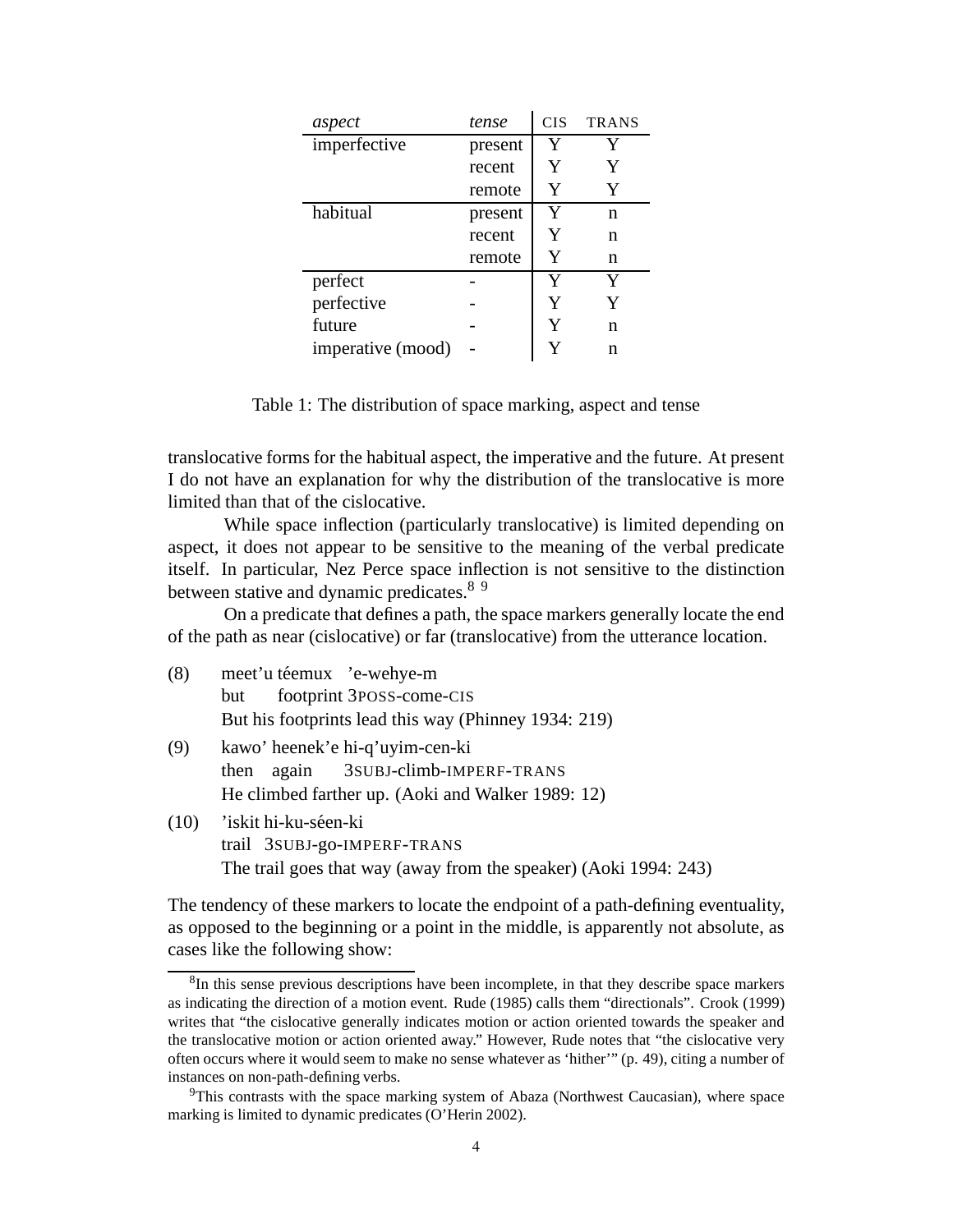- $(11)$  walíms sis W mush take-CIS 'inpí-m Walims, take mush from here! (Phinney 1934: 92)<sup>10</sup> (12) inanq'o'c muqs-ni-m, wetemeyleki-m
- me.first swallow-IMPER-CIS, inhale-CIS Swallow me first, inhale me! (Coyote's challenge to the monster; Phinney 1934: 20)
- $(13)$  niwîhne-m leave-CIS Leave! (Aoki 1979: 10)

These clauses are all imperatives. (As noted in Table 1, the translocative is not found in imperatives.) Note that the cislocative retains its first-person-oriented character in these cases; they still locate part of the event as proximal to the speaker. However, it appears that the beginning and not the end of these events is located as proximal to the speaker, making them compatible with motion away from the speaker's location. $11$ 

In addition to its use on path-defining predicates, space inflection is found on non-path-defining predicates. In these cases it generally locates the event/state as proximal (cislocative) or distal (translocative) from the speech location; in cases like (14c) and (15c) it seems to locate the subject of the copular verb.<sup>12</sup>

(14) Non-path-defining predicates: cislocatives

- a. hi-'yoxo'-yo'-kom 3SUBJ-wait-FUT-CIS He will wait here
- b. kine hi-weqi-0-me here 3SUBJ-rain-PCT-CIS It rained here.
- c. kalá hawlapawláp hi-wé-m just spirited 3SUBJ-be-CIS youngest laymíwt The youngest one was very spirited (Phinney 1934: 221)
- (15) Non-path-defining predicates: translocatives
	- a. ku' UNSURE several.nights just 3SUBJ-cry-IMPERF-TRANS málack'iw kálo' hi-wíi-cen-ki It kept crying for several days (Aoki and Walker 1989: 537)

<sup>&</sup>lt;sup>10</sup>This gloss is based on Phinney's word-by-word gloss; the verb is glossed as 'take from here'. Phinney's free translation is 'Take for yourself some mush'.

<sup>&</sup>lt;sup>11</sup>Cf. Q'eqchi' (Mayan) particle  $\check{c}aq$ , which always locates the initiation point of an event spatially, not the endpoint (DeCormier 1979). Thanks to Roger Schwarzchild for bringing this case to my attention.

<sup>&</sup>lt;sup>12</sup>This meaning for space inflection recalls Kratzer (1995)'s proposal that tense may in some cases locate a nominal argument in time.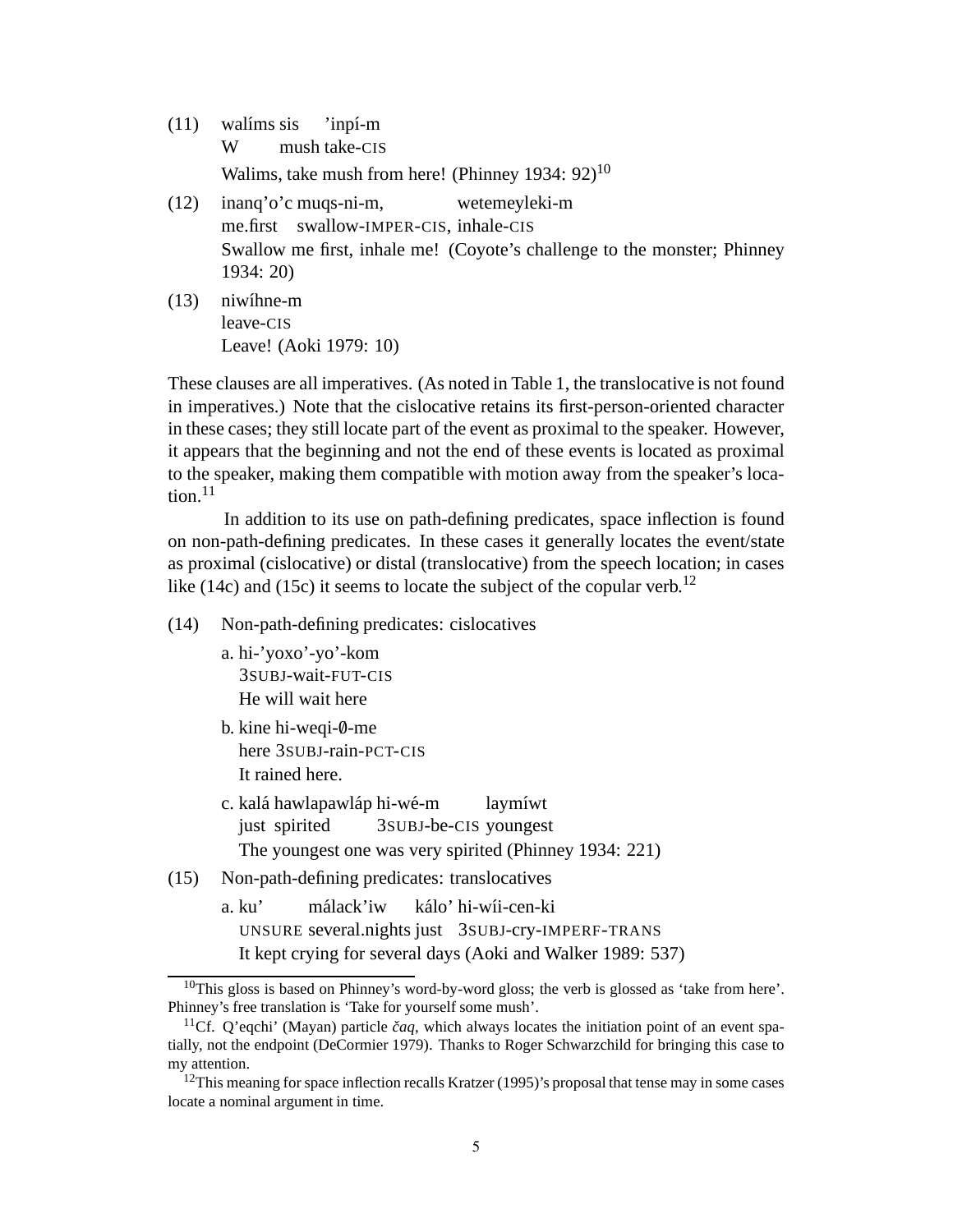b. hi-weqi-0-ki 3SUBJ-rain-PCT-TRANS Waikiki.Hawaii waykiki It rained in Waikiki. c. qó'c hi-wée-ki still 3SUBJ-be-TRANS He is still there (Aoki 1994: 843)

A final comment on the grammar of space inflection concerns what space inflection is *not*: it is not object agreement. Cislocative marking in particular is often translated by verbs with first person objects; first person object agreement is not overtly marked on verbs.<sup>13</sup> However, it does not seem correct to analyze cislocative as first-person object agreement. Crucial data comes from complementizer agreement. A real first person object in a relative clause triggers agreement on the relativizer *ke*:

(16) míne híiwes háama ke-x where is man rel-1SG DEM-ERG 3SUBJ-see-IMPERF-REC.PAST this ko-ním ha-ak-ca-qa kii méywi morning Where is the man who saw me this morning?

The cislocative (with or without the first person object meaning) does not trigger this inflection:

- $(17)$ just rel-2SG thus say-FUT-CIS PRT then thus do-FUT ke-m ku'ús hin-ú'-kum tax̂c kaa ku'ús kiy-ú' I'll do what you tell me. (Phinney 1934: 5)
- (18) tim'úune 'eweeke ke yox páa-myaamolna-'nya-m bow was REL DEM 3/3-be.fond-APPL-CIS It was a bow which he (coyote) was fond of his (his child's) (Aoki and Walker 1989: 16)
- (19) pee-suuk-s 3/3-recognize-PCT DEM REL 3SUBJ-enter-PCT-CIS yox **ke** ha-'ac-im She recognized the one who just came in

In these cases, agreeing complementizers fail to register a first person object. Thus a closer translation of these cases may use 'here' instead of a first person object, e.g. (17) may better be rendered 'I'll do what you say here'.

To summarize the basic grammar of space inflection in Nez Perce, I have argued that space inflection is (a) inflectional; (b) syntactically located between aspect and tense; (c) not sensitive to verb class; and (d) not to be confused with object agreement. We can now turn to some of the semantic issues involved in the analysis of space marking.

<sup>&</sup>lt;sup>13</sup>This is part of a larger generalization that overt person agreement in the verbal system is for third persons only. First and second person objects participate in number agreement with the verb, and may agree with certain complementizers and clause-initial particles, as discussed below.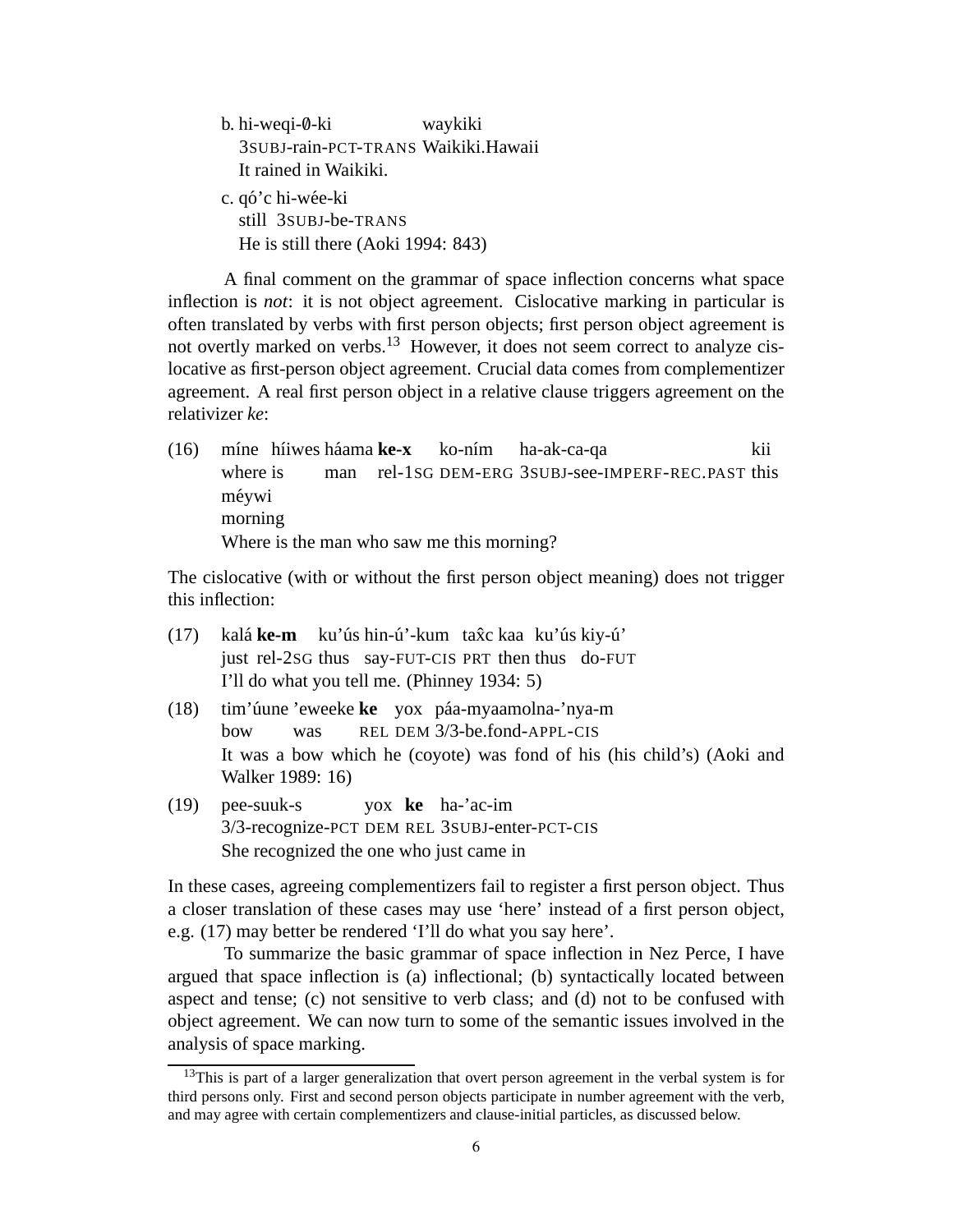## **3. Space inflection and tense inflection**

Space inflection is in many ways similar to tense inflection. Like tenses, space markers are closed-class, inflectional morphemes with a basic meaning of locating events.<sup>14</sup> Where tense gives the "grammaticalized expression of location in time" (Comrie 1985), space inflection gives parallel expression in the realm of space. Space markers are deictic as tenses are; they locate eventualities with respect to the utterance location, just as tenses locate eventualities with respect to the utterance time.<sup>15</sup> In addition, space markers and tenses seem to encode the same distinctions in Nez Perce. Cislocative indicates nearby spatial location, where recent past indicates nearby temporal location in the past; translocative indicates distal spatial location, where remote past indicates distal temporal location in the past. Finally, the position of space inflection provides a parallel with tense; both appear immediately above aspect.<sup>16</sup>

## *3.1. Independence of space inflection and tense (and one case of dependence)*

Space inflection and tense in Nez Perce typically function independently to specify the spatiotemporal coordinates of an event. Both relate an event to the utterance situation. (The exception to this is in the *u'* future, as discussed below.)

| (20) | kúu'weet pa-payn-óo-san-ki                                                                                                                                                                                                                                           |  | sikís-ne                |  |     |  |  |  |
|------|----------------------------------------------------------------------------------------------------------------------------------------------------------------------------------------------------------------------------------------------------------------------|--|-------------------------|--|-----|--|--|--|
|      | perhaps 3/3-come-APPL-IMPERF-TRANS nest-OBJ<br>Perhaps he is reaching the nest (Aoki and Walker 1989: 12)                                                                                                                                                            |  |                         |  |     |  |  |  |
|      | a. translocative: distant space w.r.t. to utterance location                                                                                                                                                                                                         |  |                         |  |     |  |  |  |
|      | b. present tense: present time w.r.t. to utterance time                                                                                                                                                                                                              |  |                         |  |     |  |  |  |
| (21) | hi-waqi-sa-m-qa<br>3SUBJ-rain-IMPERF-CIS-REC.PAST Lapwai.ID when.1SG I<br>tatxinma<br>Moscow.ID<br>It was raining here in Lapwai when I was in Moscow<br>a. cislocative: local space w.r.t. utterance location<br>b. recent past: past time w.r.t. to utterance time |  | lepwey kex kaa iin weke |  | was |  |  |  |
|      |                                                                                                                                                                                                                                                                      |  |                         |  |     |  |  |  |

Independent coordinate specification is particularly clear in (21). Here the cislocative on the main verb indicates that the rain event's location is close to the utterance

<sup>&</sup>lt;sup>14</sup>Status as inflectional, rather than derivational, is noted as a criterion for tenses by Shaer (2003).

<sup>&</sup>lt;sup>15</sup>This holds in matrix clauses. Embedded clauses and the issues they raise are discussed in  $\S$ .

<sup>&</sup>lt;sup>16</sup>This finding could also be taken to provide a parallel between space inflection and aspect, as they both occur immediately below tense. However, space inflection does not display any of the key characteristics of aspect (as opposed to tense) laid out by Tonhauser (2006). Notably, there are no verb class restrictions and no encoding of state changes. Space markers may coöccur with aspect, but aspectual markers cannot coöccur.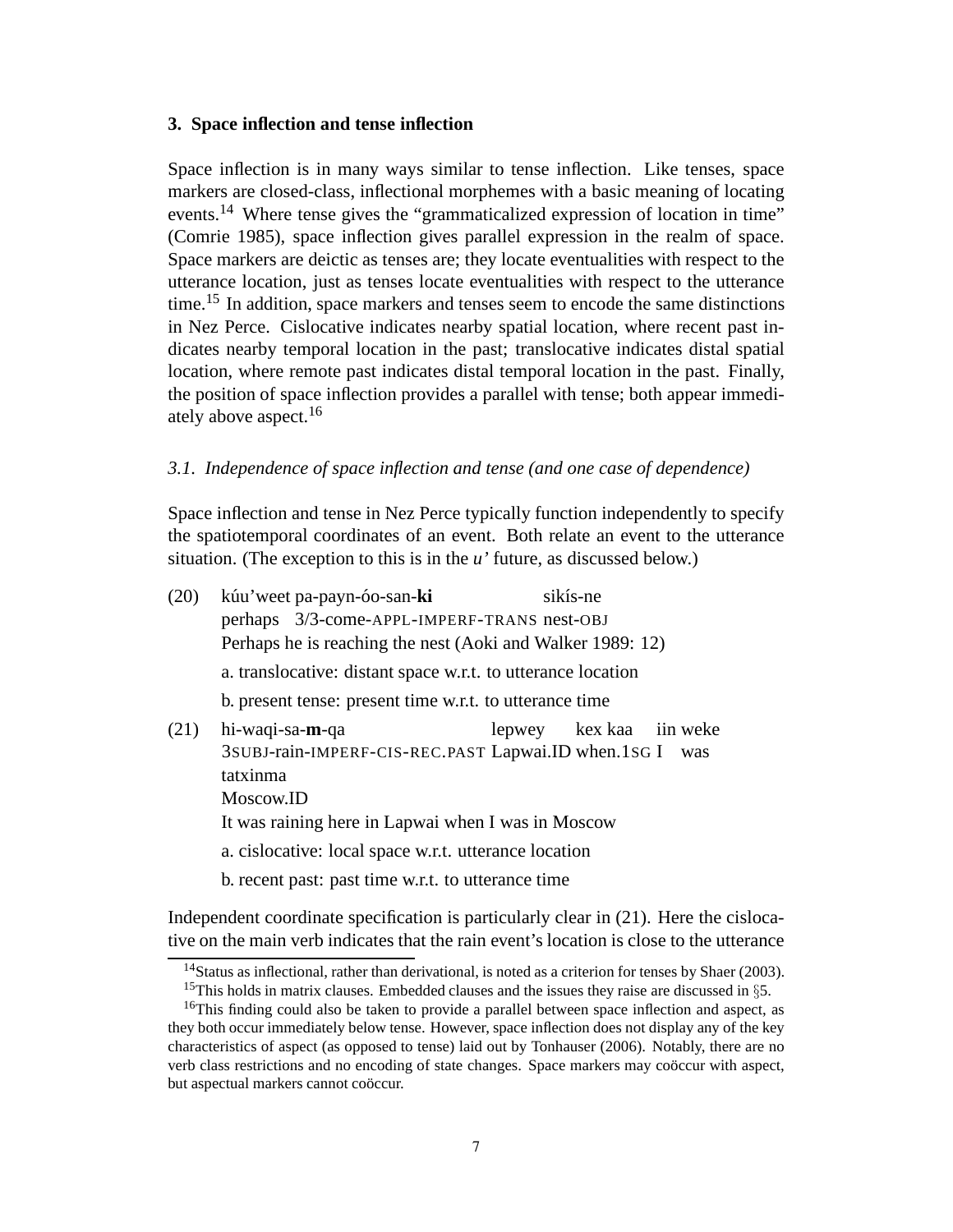location (the speaker's present location). The locative phase *lepwey* further specifies that the rain event took place in Lapwai. However, the *when*-clause indicates that at the time the rain occurred, the speaker was not in Lapwai but in Moscow, 40 miles to the north. The cislocative relates the event's location to the utterance location, i.e. the present location of the speaker, and not to the location of the speaker at the time that the event occurred. Space and time are calculated independently from the coordinate of utterance.

Independent coordinate specification is also visible in futures formed with future marker *tet'ee*, frequently translated as 'gonna'. This future marker occurs below imperfective aspect. In the following case, as in (21), the cislocative relates the event location to the utterance location, the location of the speaker at the present, and not the location of the speaker at the future time.

 $(22)$ here 3SUBJ-wait-GONNA-IMPERF-CIS when.1SG be-FUT Payniwas-LOC hi-'yoxoo-tat'aa-sa-m kex kaa wek-u' Payniwas-pa He's gonna wait here while I'm at the Payniwas Café a. cislocative: local space w.r.t. to utterance location b. 'gonna' future: future time w.r.t. to utterance time

The one exception to independent coordinate specification of which I am aware occurs with the future *u'* (and phonologically conditioned variants *o', yu', yo'*), and concerns a special cislocative form *-kum* (cf. productive cislocative *-m*).<sup>17</sup> This is the only form of space marking that occurs with the future *u'* and the future *u'* is the only verbal form with which the *kum* cislocative occurs.<sup>18</sup> The future+cislocative combination *u'-kum* requires that the event location be proximal to the speaker's location *at the future time*, not necessarily to the speaker's present location. Thus (23) is judged contradictory:

- (23) # kine lepwey-pe here Lapwai.ID-LOC 3SUBJ-rain-FUT-CIS but hi-weqi-yu'-kum meet'u iin wek-u' I be-FUT tatxinma-pa Moscow.ID-LOC It will rain here in Lapwai but I'll be in Moscow (40 miles north) Consultant comment: That wouldn't happen! a. cislocative: local space w.r.t. to speaker's future location
	- b. *u'* future: future time w.r.t. utterance time

In (23) the *kum* cislocative requires that the rain event be proximal to the speaker's location at the future time. Independent adverbial(s) *kine lepwey-pe* 'here in Lapwai' further specifies that the rain will take place at the location of utterance, Lapwai. It follows that the speaker will be in or very near Lapwai during the rain event.

<sup>&</sup>lt;sup>17</sup>The *u*' future is by far the more common future form in Nez Perce. For present speakers, *u*' behaves like an aspect; it does not combine with other aspects and its order with respect to other suffixes is as expected for an aspectual marker. The semantic difference between futures in *u'* and those in *tet'ee* is the topic of ongoing research.

<sup>&</sup>lt;sup>18</sup>The *kum* form may be decomposable into  $ku+m$ , where *m* is the regular cislocative. The *ku* morph may be related to the verb 'to go' or the light verb, both of which are *ku*.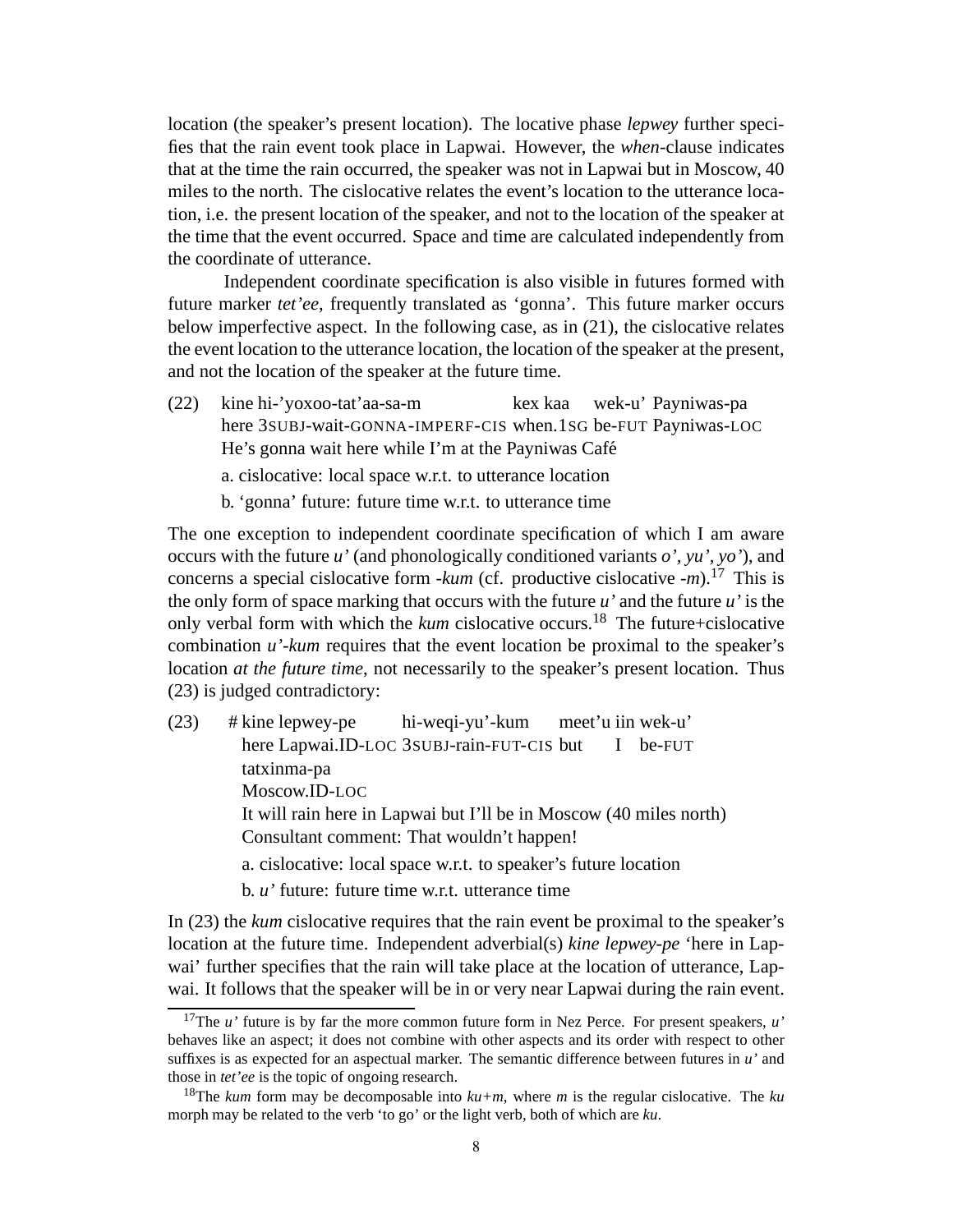However, the *when*-clause specifies that the speaker will be in Moscow, 40 miles north, at the time of the rain. In order for the prediction expressed by this sentence to come true, the speaker would have to be simultaneously in Lapwai and in Moscow at the time of the rain. Accordingly, the sentence was rejected. So too was the version of (24) with the space marker (by contrast to (22), nearly identical but for the choice of future and space marker).<sup>19</sup>

 $(24)$ here 3SUBJ-wait-FUT-#CIS REL-1SG then I hi-'yoxo'y-o'(#kom) ke-x kaa 'iin wek-u' Payniwas-pa be-FUT Payniwas-LOC He will wait here while I'm at the Payniwas Cafe

We thus find two patterns of interaction between space marking and temporal marking in Nez Perce. Productive cislocative and translocative marking locate events with respect to the utterance location, just as tenses do; space inflection and tense inflection independently specify the coordinates of an event. The restricted cislocative *kum*, on the other hand, locates events with respect to the speaker's spatial coordinate at a particular time.

### *3.2. The formal treatment of space inflection and tense*

The parallels between space inflection and tense, together with their independence in the general case, suggest that whatever machinery we adopt to account for tense may be fruitfully extended to account for space inflection. Recent work on tense has largely settled on a sortal analysis, where times are represented as a special sort of individuals. Such a view allows for a referential view of tenses (i.a. Quine 1960: §36, Partee 1973), or a view where tenses are quantifiers over times in the object language (i.a. van Benthem 1977, Kusumoto 2005). If we adopt this type of view for space inflections, we might adopt a special type *p* for individuals in the sort of spatial positions/locations; such a move has been suggested by Kaplan (1989) as well as Kracht (2002).

Turning to a sortal view of space marking requires a careful reappraisal of the other elements on the clausal "spine" – verb, aspect and tense. If space markers contribute spatial variables or quantify over spatial arguments, we must assure that these can serve as appropriate arguments to other functors. We turn next to the question of this composition.

(i) 'inee'-wewkun-yu'-kum kuus carry-meet-FUT-CIS water You will meet me with water (Phinney 1934: 153)

<sup>19</sup>Evidence from texts also shows the absence of independent coordinate specification with the *u'* future. The following sentence is told by a hunter to his wife; the location where she will meet him with water is not close to their present location, but is close to his future location.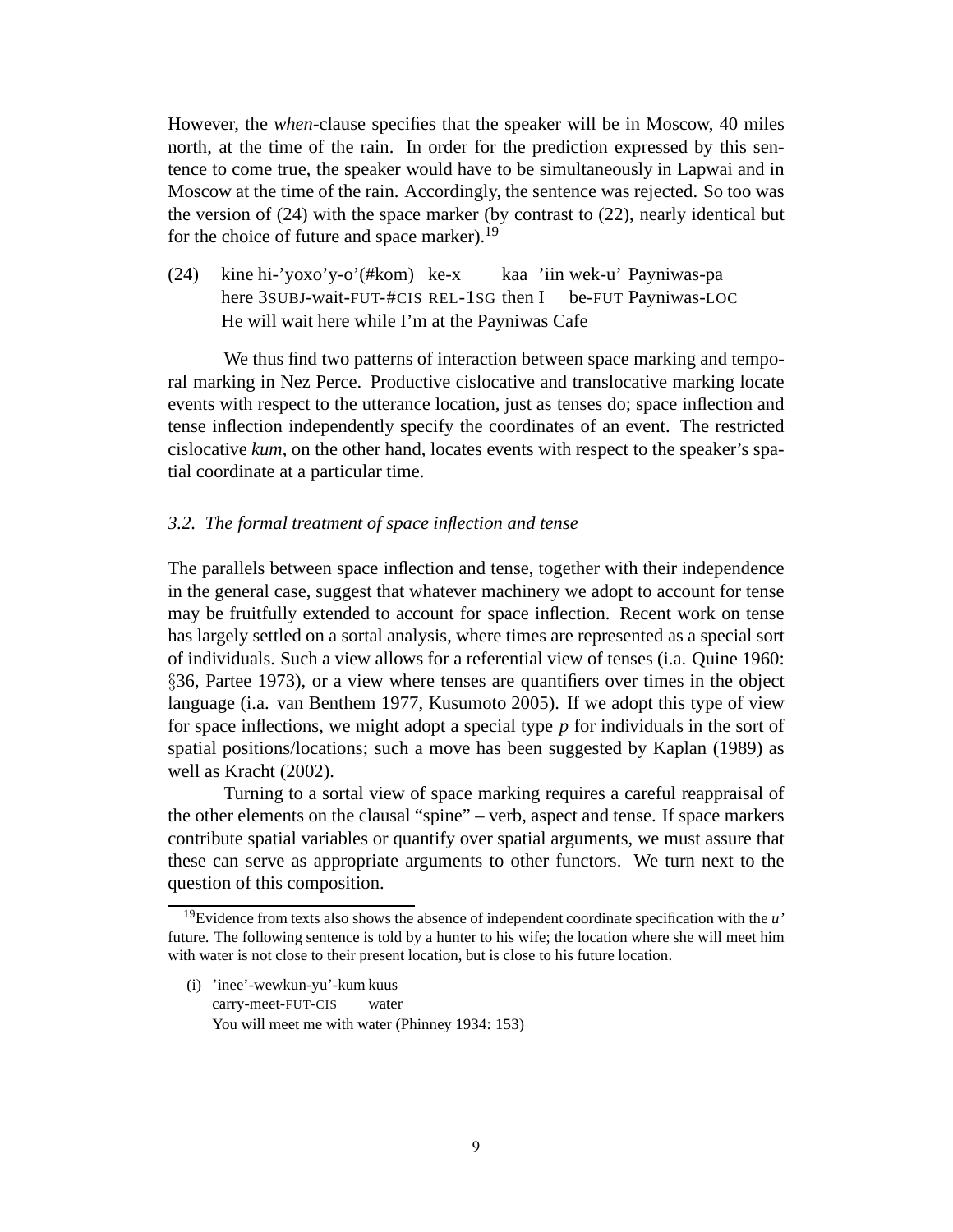## **4. Sorts and situations**

In appearing immediately above aspect in Nez Perce, space inflection occupies a syntactic slot in many languages reserved for tenses; in intervening between tense and aspect, it interrupts what would seem to be a dedicated structure for considerations of temporal relations. These temporal relations have been argued to involve three times: the time of the event, the time of speech and a third time first brought to light as Reichenbach (1947)'s "reference time". In influential work, Klein (1994) argued for a conceptualization of this third time as "topic time", the time which an utterance is *about*. Aspect relates the event time to the topic time; tense relates the topic time to the utterance time. This model of tense and aspect was formalized by Kratzer (1998); here are her denotations for imperfective aspect and past tense.

- (25) Imperfective viewpoint aspect: <sup>λ</sup>*P*λ*t*λ*w*∃*e*[*t* ⊆ <sup>τ</sup>(*e*) & *P*(*e*)(*w*)]
- (26) Past tense:

[[*past*][ $g, c$  is only defined if *c* provides an interval *t* that precedes  $t_0$ . If defined, then  $\left[ \frac{past}{\sqrt{g}} \right]$ 

Imperfective aspect takes as its argument a property of events, provided by the verb phrase. AspP denotes a property of times, which is saturated by tense. How is space inflection to be introduced into this picture?

We saw above that space inflection and tense inflection in Nez Perce serve very similar functions in providing coordinates with respect to the space and time of utterance. On a Kleinian picture, the temporal coordinate is the topic time, the time the utterance is about. The existence of a parallel category of space inflection suggests that whatever the sentence is about has a spatial profile as well as a temporal one. Space inflection locates one coordinate of the spatiotemporal topic and tense inflection locates the other. Following work in situation semantics, in particular Kratzer (2007), I will refer to the spatiotemporal topic as the *topic situation*. Encoding tenses and spatial inflections with respect to a topic situation that is part of the evaluation world obviates the need for a specially referential theory of tenses or space markers. Classic cases of "referential tense" like Partee's famous example *I didn't turn off the stove* (Partee 1973) derive their referentiality from making a claim about a particular topic situation; the tense itself merely provides the temporal coordinate for the referential topic.

We maintain, then, the Kleinian view that aspect provides a connection between an event and a topic. We will now take AspP to denote a property not of times but of situations, something more general. Tense and space inflection are formally situation modifiers, restricting the coordinates of the topic situation with respect to time and space respectively.<sup>20</sup> The topic situation itself is represented via a situation variable in TopicP. In the denotations below,  $\prec$  is the temporal precedence relation;  $\sim_t$  and  $\not\sim_t$  are temporal proximity and distance relations, respectively;  $\sim_{sp}$ ,  $\sim_{sp}^{\ell}$ 

 $20$ The denotations here compose with the clausal spine via Modification; it would also be possible to give slightly higher-typed denotations that compose via Function Application.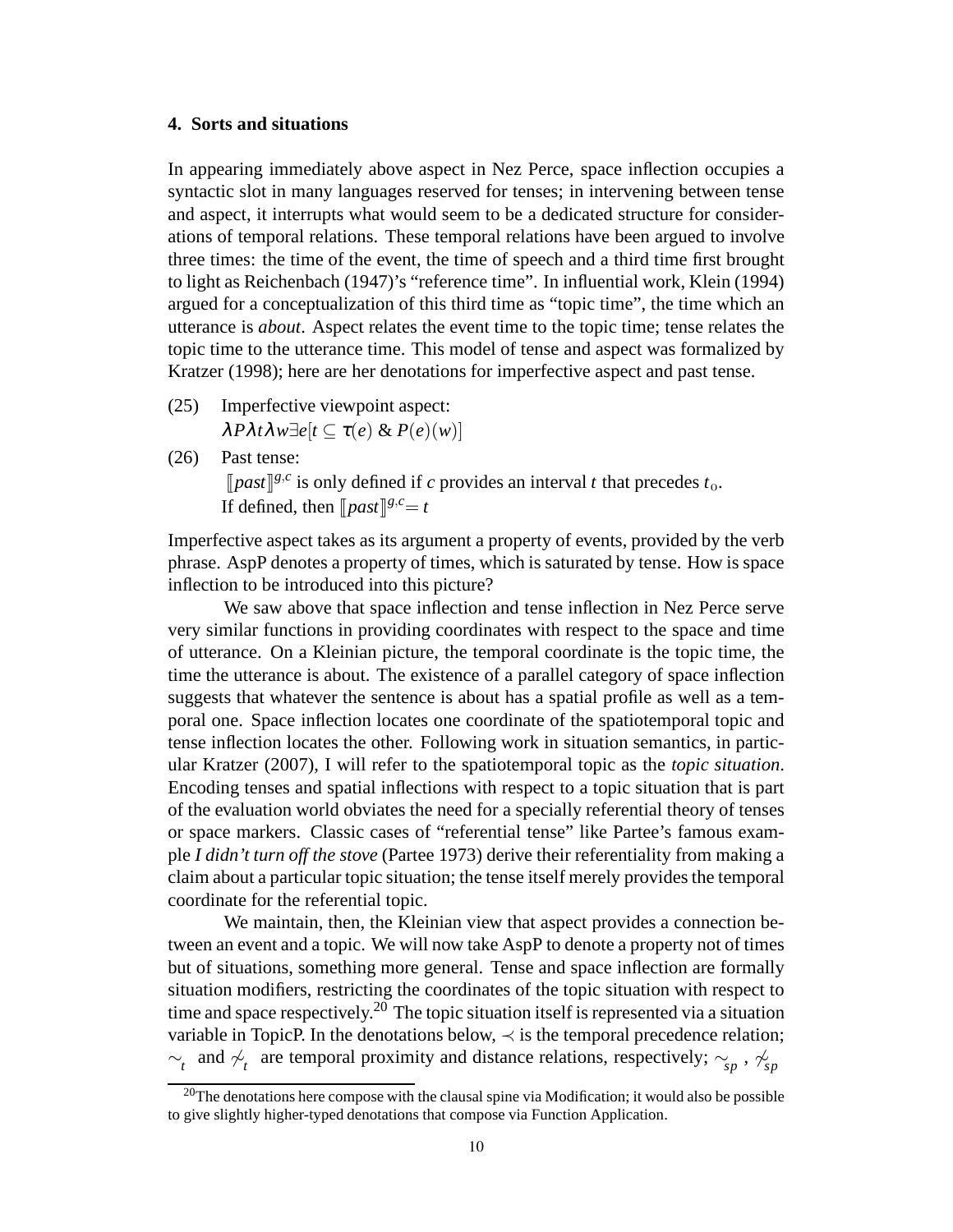are spatial proximity and distance relations, respectively; *s* and *e* are situation and event variables, respectively;  $s^*$  is indexical to the utterance situation; and  $\leq$  is a spatiotemporal inclusion relation.

- (27) Tenses
	- a. Recent past *-qa*:  $\lambda s.s \prec s^* \& s \sim_t s^*$ b. Distant past *-na*:  $\lambda s.s \prec s^* \& s \not\sim_t s^*$
- (28) Space inflection
	- a. Cislocative *-m*: <sup>λ</sup>*s*.*s* ∼*sp s* ∗
	- b. Translocative *-ki*:  $\lambda s.s \nightharpoonup_{sp} s^*$

The system is demonstrated for the verb form in (21), repeated in (29):

(29) hi-waqi-sa-m-qa 3SUBJ-rain-IMPERF-CIS-REC.PAST It was raining here

(30)

**TP**  $\lambda s \exists e.s \leq e \ \& \ raining(e) \ \& \ s \sim_{\mathop{sp}} s^*$ & *s* ≺ *s*<sup>\*</sup> & *s* ∼<sub>t</sub></sub> *s*<sup>\*</sup>  $\overline{\phantom{a}}$ **Rec past**  $λ$ *s*.*s*  $\prec$  *s*<sup>\*</sup> & *s*  $\sim_t$  *s*<sup>\*</sup> **SpaceP**  $\lambda s \exists e.s \leq e \& \operatorname{raining}(e) \& s \sim_{sp} s^*$  $\overline{\phantom{a}}$ **Cisloc** <sup>λ</sup>*s*.*s* ∼*sp s* ∗ **AspP**  $\lambda s \exists e.s \leq e \& \operatorname{raining}(e)$ **Imperf**  $λPλs∃e.s ≤ e & P(e)$   $V$ weqi: λ*e*.*raining*(*e*)

Because this approach treats space markers as situation modifiers, we do not need to make special stipulations or posit covert structure for cases where no overt space marker is seen. We can also deal nicely with patterns found in space marking systems beyond Nez Perce. For items like Q'eqchi' čaq, which may have a meaning of spatial location or of temporal location (DeCormier 1979; this is also the case for many English prepositions), we can adopt a denotation that encodes proximity or distance between two situations without specifying the relevant axis. We can also perhaps provide an explanation for the interaction of tense marking and space marking in Sanuma (Borgman 1990), a language where location is expressed in the verbal system only in the present tense, when tense marking is not overtly expressed. Space inflection and tense marking seem to be in competition for the same spot.<sup>21</sup> It may be that Sanuma morphosyntax permits only one situation modifier per verb; when no tense is expressed, a space marker may be used instead. The

 $21$ While Sanuma verbal space marking seems to occupy the same position as tense inflection, Borgman's description suggests that the parallels may not be as strong as in the Nez Perce case.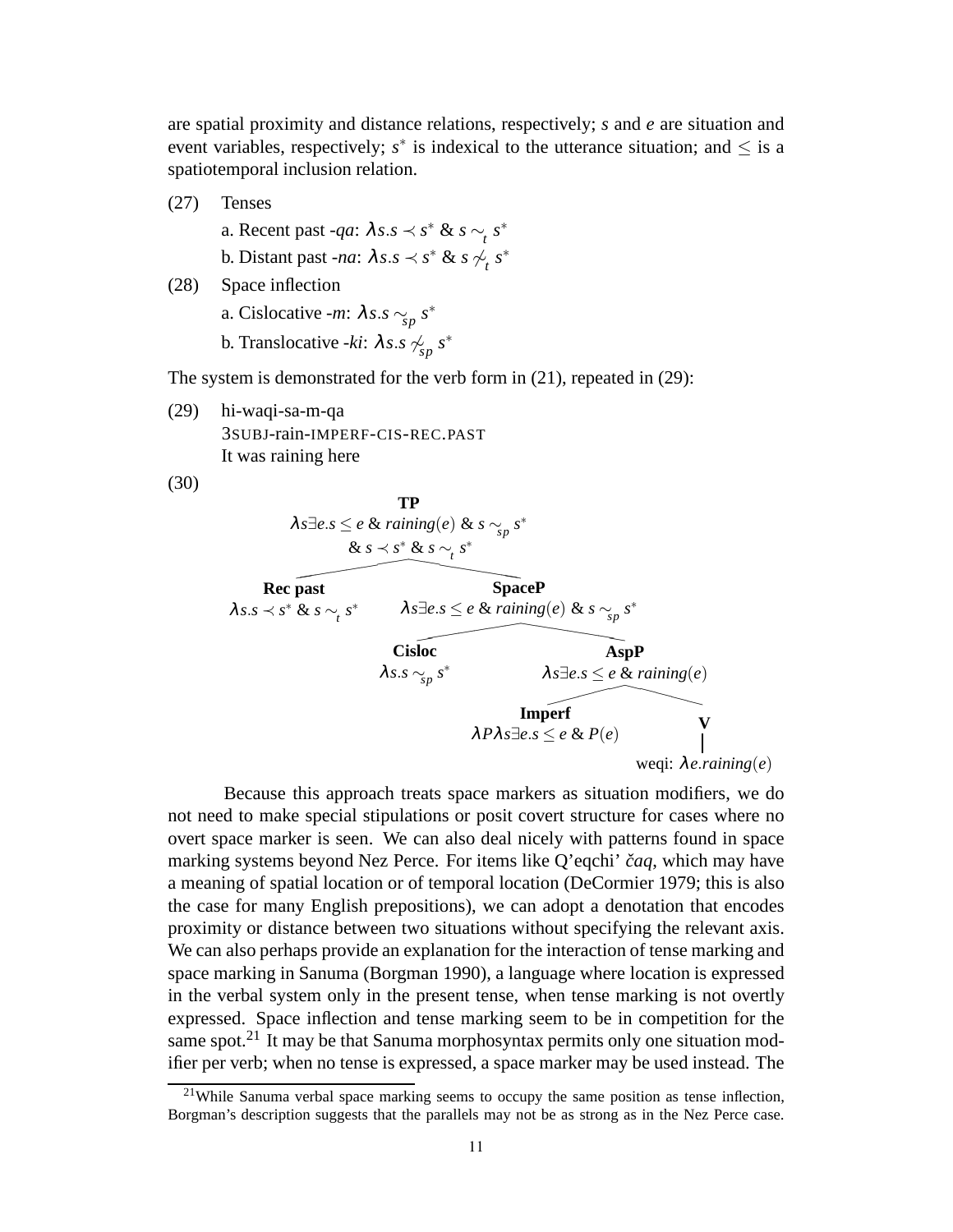present tense interpretation of such clauses may be derived pragmatically from the absence of past or future marking.

#### **5. Space inflection in embedded clauses**

Embedding structures are well-known to provide a series of important challenges to the theory of tense. Unsurprisingly, they raise questions for the theory of space inflection as well. There is much more to be learned about the interpretation of embedded clauses in Nez Perce before final conclusions are drawn. In this section I present the present state of knowledge about embedded space inflection, with the understanding that it is incomplete.

There are two major strategies in Nez Perce that correspond to what we might think of as 'clausal embedding'. The first is a nominalizing strategy. The nominalized verb takes a participial form that may contain derivational morphology, such as applicatives, but may not contain aspect, tense or space inflection.

(31) kii-'u here-EMPH be now we waaqo' 'iin ke-m 1SG REL-2SG 1SG-OBJ 'iin-e wawloq-sa-m-qa want-IMPERF-CIS-REC.PAST come-APPL-PART you-OBJ **payn-oo-t'as ´** 'im-ené Here am I, who you wanted to come to you (Aoki and Walker 1989: 253)

The absence of aspect, tense and space inflection in nominalizations suggests that these structures are syntactically smaller than full finite clauses.

The second clausal embedding strategy embeds a full finite clause with no restrictions on the morphology of the embedded verb. There are typically no morphological marks of embedding. This can make a difference between quotation (direct discourse) and embedding (indirect discourse) very difficult to diagnose.<sup>22</sup> To study space inflection in embedded clauses, we will need to look at clauses that we are sure are embedded, not quoted. One way we can recognize such clauses is to look for indexicals to the utterance situation. In (32), the complement of the verb *cuukwe* 'know' contains two indexicals that derive their reference from the utterance situation: *kine* 'here' and *'ee* 'you'. If the lower clause were quoted, by contrast, we would expect all indexicals in it to the determined from the point of view of the dog's owners, the "speakers" of the quote.

(32) Context: a woman scolds a dog that has wandered out into the street.

ciklii-n! go.home-IMPER if calewí yox-ma hi-pe-cuukwen-u' dem-PL 3SUBJ-S.PL-know-FUT here road-LOC *kine 'iskit-pe*

Space marking is restricted by verb class in Sanuma, and space markers can form idioms with verbs that exclude subjects (p. 165). This may suggest that space marking is syntactically low in Sanuma. Parallel data for tense are not available.

 $^{22}$ This task is complicated by a cultural preference for direct discourse among Nez Perce speakers (Aoki 1979, Cash Cash 2005).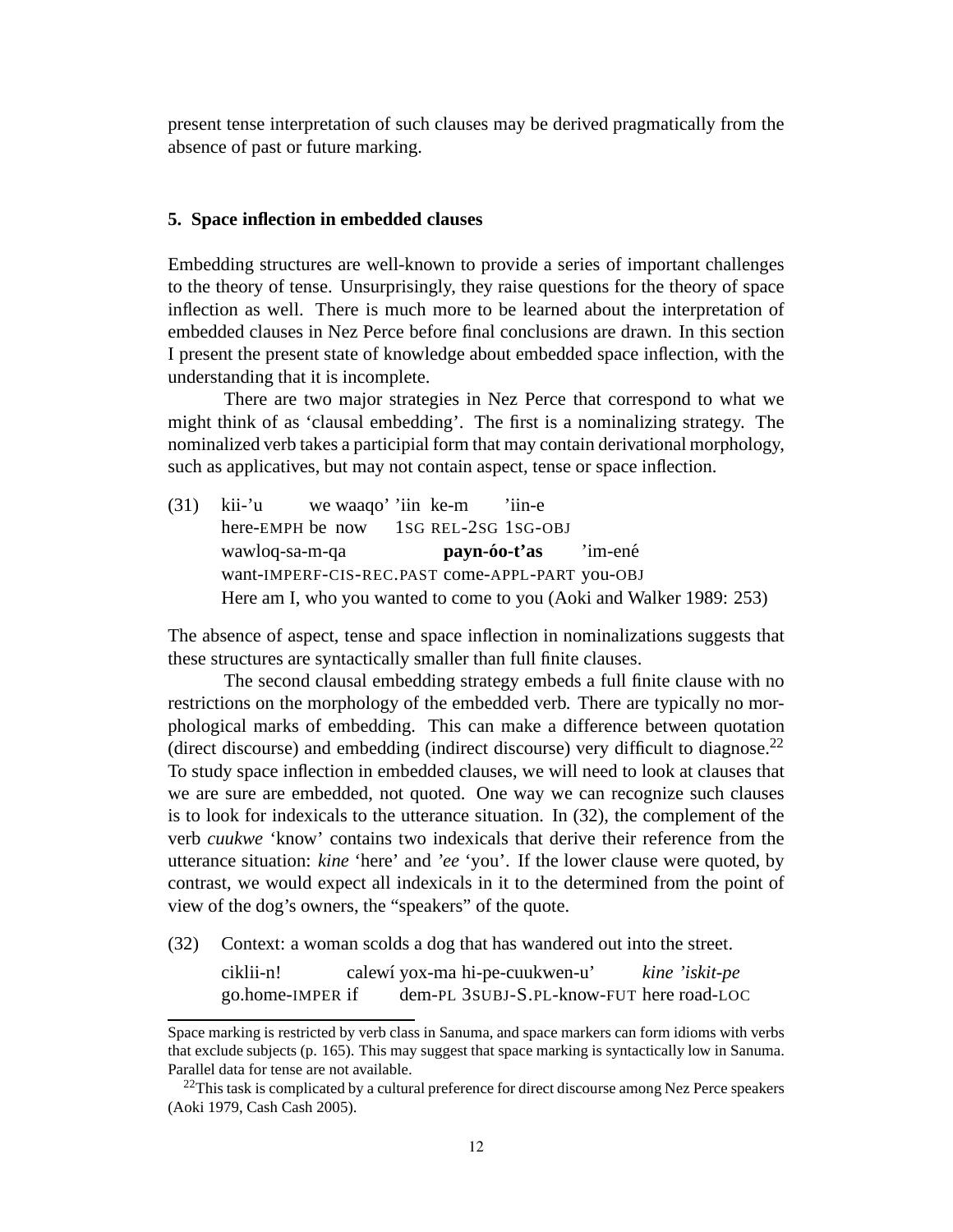*'ee wees*, you be-IMPERF, 2SG.REFL-get.in.trouble-FUT you imaa-'nahci'watk-o' 'ee Go home! if they find out you are here in the road, you will get in trouble!

A diagnostic that is not available to diagnose embedding is sequence of tense, i.e. tenses in embedded clauses which are in some way 'copied' from the higher clause and are not semantically interpreted. Tenses in embedded clauses seem to always match the tense that would be used in a quote. In both cases following, the embedded clause is present tense; recall that present is not overtly marked.

(33) Context: It is summer. I have just watched a video that my grandmother recorded in the winter. I describe it to you:

hi-hi-ne 3SUBJ-say-PERF there 3SUBJ-be-IMPERF winter kona hii-we-s 'enim She said it was winter there

(34) weet'u hi-cuukwe-c-i-ne NEG 3SUBJ-know-IMPERF-S.PL-REM.PAST this be-IMPERF-S.PL kii wi-s-iix peqiyex piyee-pim miya'c. nephew brother-GEN child They didn't know that this was their nephew, their brother's child. (Aoki and Walker 1989: 374)

Example (33) can be considered embedding based on our indexical diagnostic; *kona* 'there' gives a spatial relation from a deixis point grounded in the speech situation. Our diagnostic does not clarify whether example (34) involves embedding. However, the sentence reports knowledge that the subject of the matrix verb did *not* have; if the lower clause were quoted, it is not clear to whom the quote is being ascribed.

Space markers in embedded clauses may also take the form that would be used in a quote.<sup>23</sup> In the following case, we have an embedded clause, as diagnosed by the utterance-deixis of *kinix* 'from here'. The cislocative locates the endpoint of the car's path proximal to the policeman, not to the speaker of (35).

(35) Context: We are in Lapwai. A policeman is stationed 3 miles to the north in Spalding. A speeding car from the direction of Lapwai comes towards him.

inpeweet hi-hi-ne policeman 3SUBJ-say-PERF one car naqc aatamoc kin-ix here-from fast-EMPH hamti'c-nix hi-ku-sa-m-qa 3SUBJ-go-IMPERF-CIS-REC.PAST The policeman said that a car had been coming toward him from here very quickly.

 $^{23}$ However, there is less data available on embedded space inflection than on embedded tense. This is because embedded clauses typically lack space marking; recall that the lack of space marking is spatially neutral.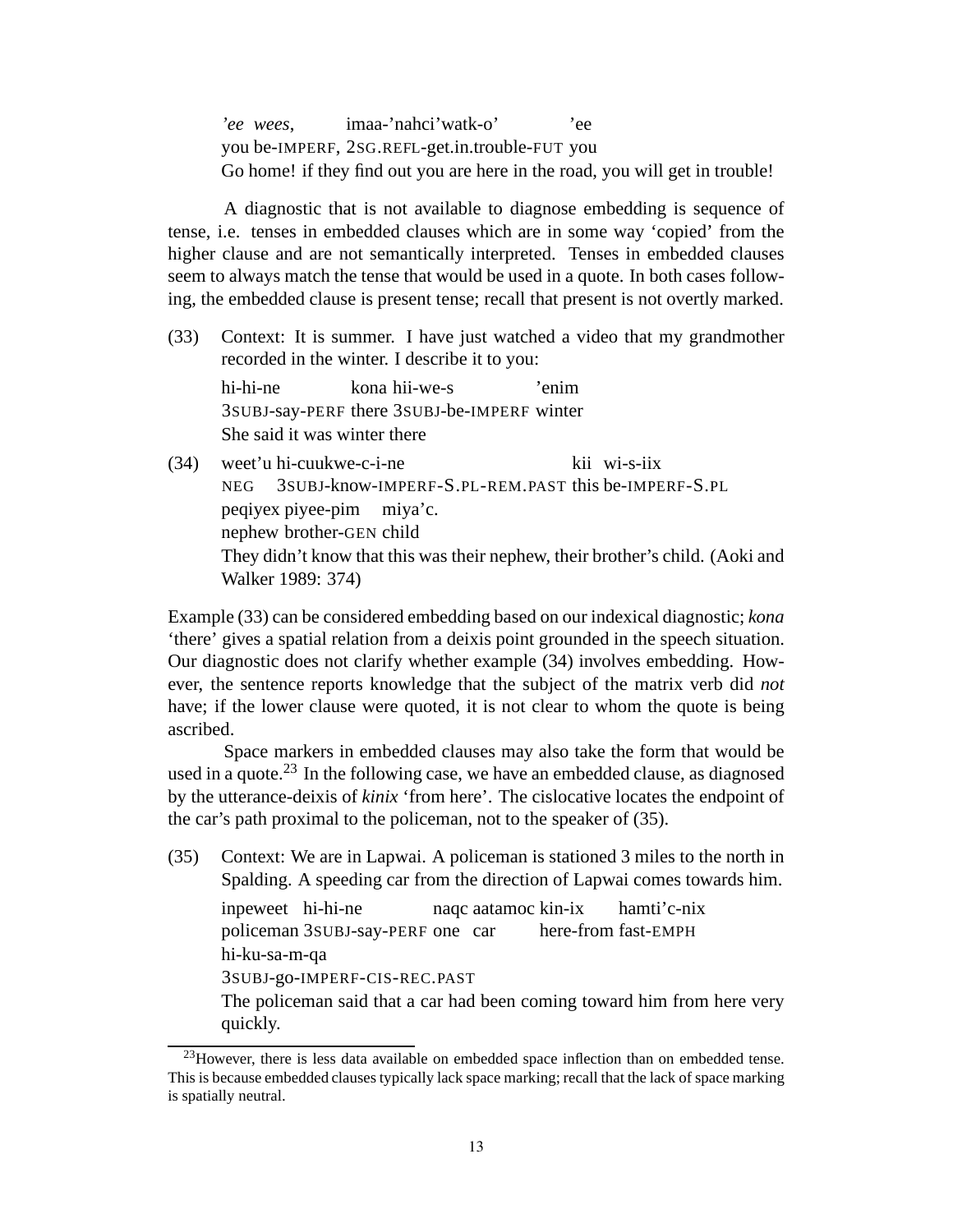Interestingly, in this case, the independent spatial adverbial *kinix* 'from here' and the cislocative space marker differ in their point of deixis. The former is deictic to the location where (35) is uttered (Lapwai); the latter is deictic to the location where the policeman utters his report (Spalding).

There is some evidence that space markers and tense markers are not the only Nez Perce indexicals that can resolve their indexicality otherwise than by reference to the overall context of utterance. Just as we find tenses and space markers 'shifting' to mark time and space from, as it were, the perspective of the subject of the embedding verb, we also find 'shifty' person indexicals.<sup>24</sup> In the following case, we know that the embedded clause is not a quote due to the indexical *kona* 'there' which marks spatial distance with respect to the utterance situation. Nevertheless, the first person subject of the embedded verb *'eneesepesukse* refers not to the speaker of (36), but to the speaker of the reported speech act, here my friend. (A note on morphology: the morpheme *'e* is only used for a third person object in the presence of a first or second person subject. A third person subject would have produced the form *hineesepesukse*.)

(36) Context: We are not at the Cafe; I am reporting on the activities of my friend who is there.

hi-hi-ne 3SUBJ-say-PERF everyone-OBJ REL there 3SUBJ-be-IMPERF-S.PL wife oykalo-na ke kona hi-w-s-iix iwepne 'e-nee-sepesuk-se 3OBJ-O.PL-introduce-IMPERF

He said he's introducing his wife to everyone who's there.

Just as in (35), the indexical elements of the lower clause of (36) differ in deictic perspective. The first person–'the speaker in the context'–relies on the context of the reported speech act. The spatial adverbial *kona* 'there'–'a location distant from the location of the context'–relies on the matrix context.

We have seen a case where space inflection draws its value from the context of a reported speech act, but an independent spatial indexical draws its value from the matrix context, (35). What can such cases tell us about the semantics of space markers? Anand and Nevins (2004) propose that shifty indexicals are constrained in their abilities to draw values from what look like different contexts. Based on facts from Zazaki and Slave, they argue that in an embedded clause, all indexicals that rely on a particular contextual parameter will have to use the same value for that parameter.<sup>25</sup> Thus in Slave, if one first person indexical in the complement of a speech verb is 'shifty', referring to the subject of the speech verb, all other first person indexicals in the embedded clause must be shifty as well.

On this view, the fact that in (35) a spatial adverbial and a space marker are deictic to different spatial locations suggests that the two rely on different parameters of context. For instance, it might be that the spatial adverbial relies on the

 $24$ Several theories of indexical shifting have been put forward in the recent literature: Schlenker 1999, 2003, Stechow 2003, Anand and Nevins 2004.

 $25$ Following Kaplan (1989), a context may be thought of as a tuple of parameters for the speech act: its speaker, hearer, temporal location, spatial location, and so on.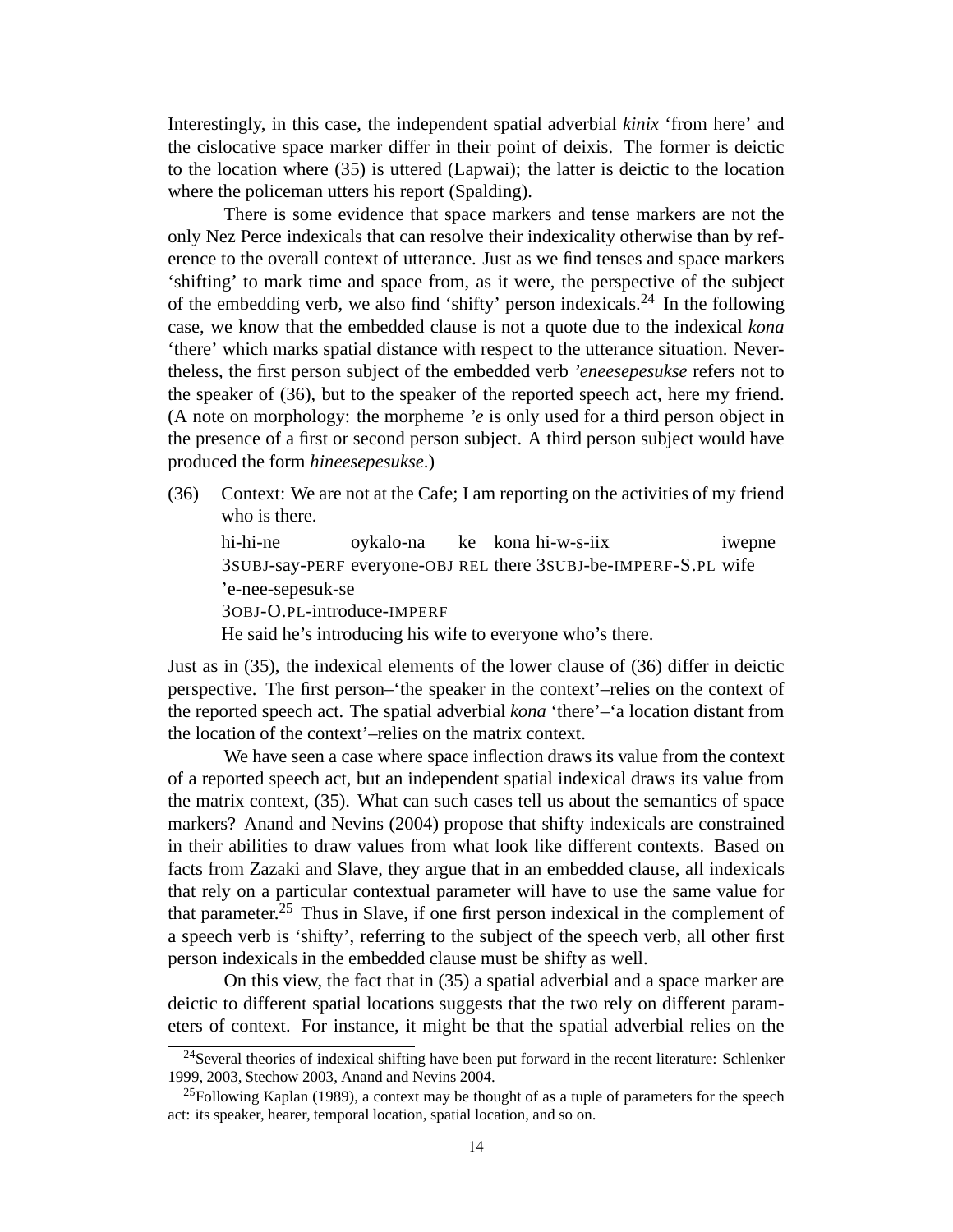location parameter, whereas the locative meaning of the space inflection is derived via other parameters–for instance, the location of the speaker (speaker parameter) at the utterance time (time parameter).<sup>26</sup>

However, it is possible to use a shifty space marker even in cases where it does not seem that first person is shifty. In the following case, I have just seen the storekeeper say something along the lines of "They are bringing me food for my store." When I report his utterance, I use a cislocative marker to indicate spatial location/direction with respect to the location of the storekeeper and his utterance; the cislocative is shifty. However, I use third person pronouns where he used first person indexicals. (Thus the Nez Perce person marking matches the English translation.)

(37) Context: I have been watching a TV news report about the aftermath of flooding in Iowa. A storekeeper in the flood zone is being interviewed, saying that his store is finally being restocked after the flood. You come in and I describe what has just happened:

itam'ya'waat hi-i-ca-qa storekeeper 3SUBJ-say-IMPERF-REC.PAST pee-sepewihnen-uu-s-in-m 3/3-bring-APPL-IMPERF-S.PL-CIS food 3SG-GEN store-for hipt ip-nim itamyaanwaas-'ayn The storekeeper was saying that they're bringing him food for his store.

Here third person is used both for the object of the embedded verb and for a possessor in the embedded clause. (We know that the object is third person due to the verbal prefix *pee*, which marks third person subject and third person object. The object itself is not overt.) Supposing that the cislocative draws its value from the speaker parameter and the time parameter of the context, we will need the speaker parameter for the embedded clause to pick out the storekeeper and the time parameter for the embedded clause to pick out the time of his uttering his sentence in the interview. This gets us the shifty cislocative. If the speaker parameter picks out the storekeeper, however, we would expect him to be referred to in the first person. In Nez Perce, like in English, one does not go around referring to oneself in the third person. If we want to refer to the speaker in the context, a first person indexical must be used. The fact that first person is not used in this case suggests that the speaker contextual parameter has not been shifted. Nonetheless, the cislocative has.

This evidence suggests that whatever the internal representation of space markers–whether they are deictic to the utterance location, or to the location of the speaker at the utterance time–they must be allowed to shift independently of both first person indexicals and other spatial indexicals. It does not seem likely that this is because just any combination of shifty and non-shifty indexicals is allowed

<sup>&</sup>lt;sup>26</sup>Indeed it has been proposed that spatial deixis is generally determined not with respect to the utterance location, but with respect to the speaker's location (at a particular time) (Denny 1982, Anderson and Keenan 1985: 277.)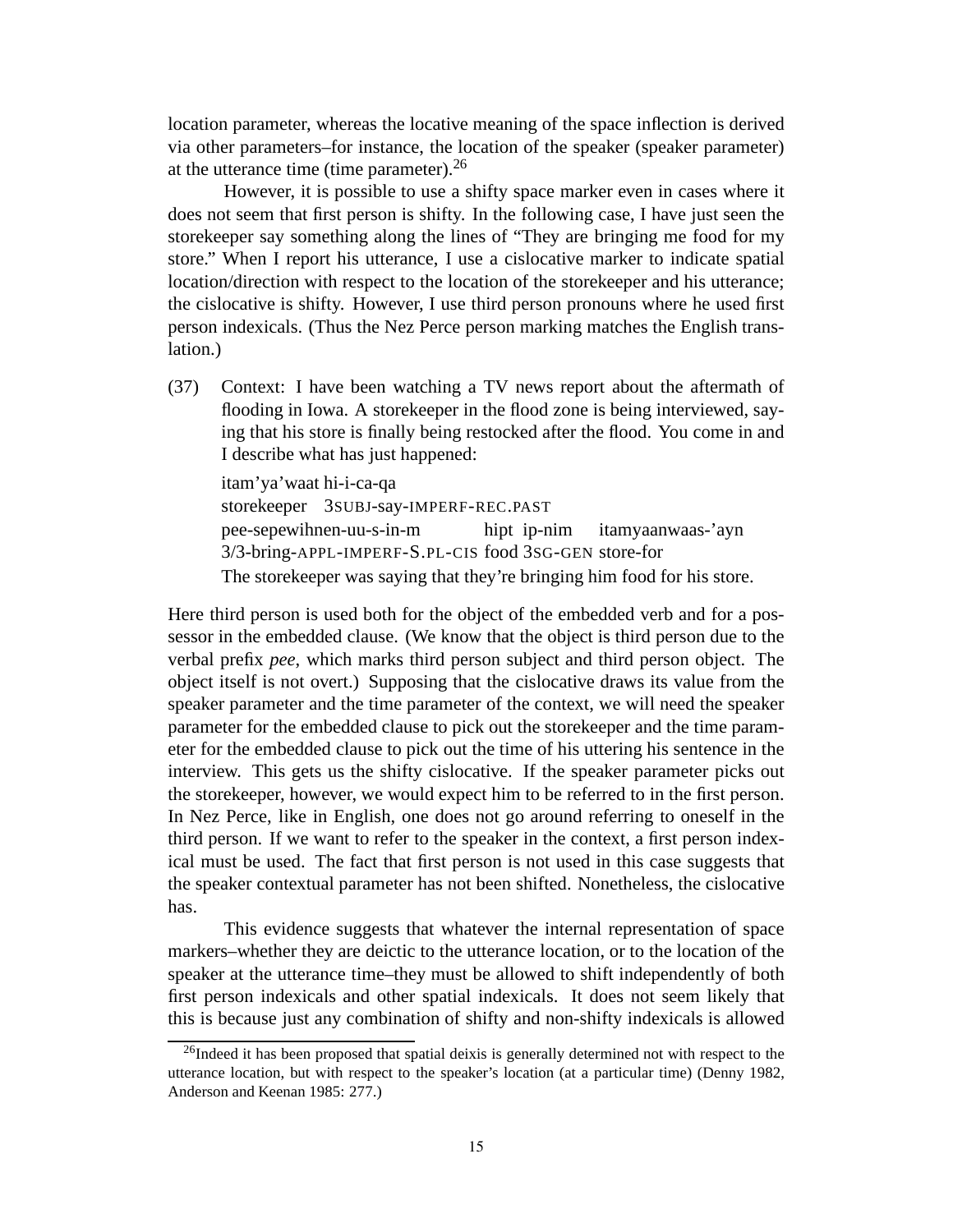in an embedded clause in Nez Perce.<sup>27</sup> It could be because space markers draw their indexicality from some third, previously unknown parameter of context, say, location′ . More interestingly, it could be because the analogy between shifty space inflection and shifty person indexicals in embedded clauses obscures a fundamental difference. There seems to be much more latitude about person indexical shifting than there is about tense and space inflection shifting. It could be that the shiftiness of space markers and tenses, which occupy a high region of the clausal spine, ensues from some kind of binding or abstraction required by the embedding verb (following the approach of Chierchia 1989, Abusch 1997, Stechow 2003 and many others), whereas person indexical shiftiness results from another, optional mechanism. These questions raised by embedded space markers are important and potentially have wide ramifications for the entire space marking semantics. I expect that they will prove crucial as the semantics of space markers are further investigated in ongoing work.

## **6. Conclusion**

I have argued that Nez Perce space markers belong to a verbal inflectional category of space inflection. Space inflection, like tense, is a closed-class category whose members are (in matrix contexts) deictic to the utterance situation. I have proposed that space markers be treated, along with tenses, as situation modifiers. Space markers and tenses narrow the spatiotemporal coordinates of a topic situation with respect to the utterance situation.

I have also presented some preliminary findings regarding space inflection in embedded clauses. Investigations to date indicate that space inflection and tense inflection behave alike in embedded clauses in taking the same form that would be used in a quote. This obtains regardless of the shiftiness of other indexicals in the embedded clause. The nature of this shiftiness awaits further empirical investigation.

## **References**

- Abusch, Dorit. 1997. Sequence of tense and temporal de re. *Linguistics and Philosophy* 20:1–50.
- Anand, Pranav, and Andrew Nevins. 2004. Shifty operators in changing contexts. In *Proceedings of SALT XIV*.
- Anderson, Stephen, and Edward L. Keenan. 1985. Deixis. In *Language Typology and Syntactic Description*, ed. Timothy Shopen, volume III: Grammatical categories and the lexicon, 259–308.

 $27$ Specifically, when the embedded clause contains a non-shifty 2nd person, it may not contain a shifty 1st person. Thus when A tells me "I saw B" I can report this to B as " $A_i$  says he<sub>i</sub> saw you" but not as " $A_i$  says  $I_i$  saw you".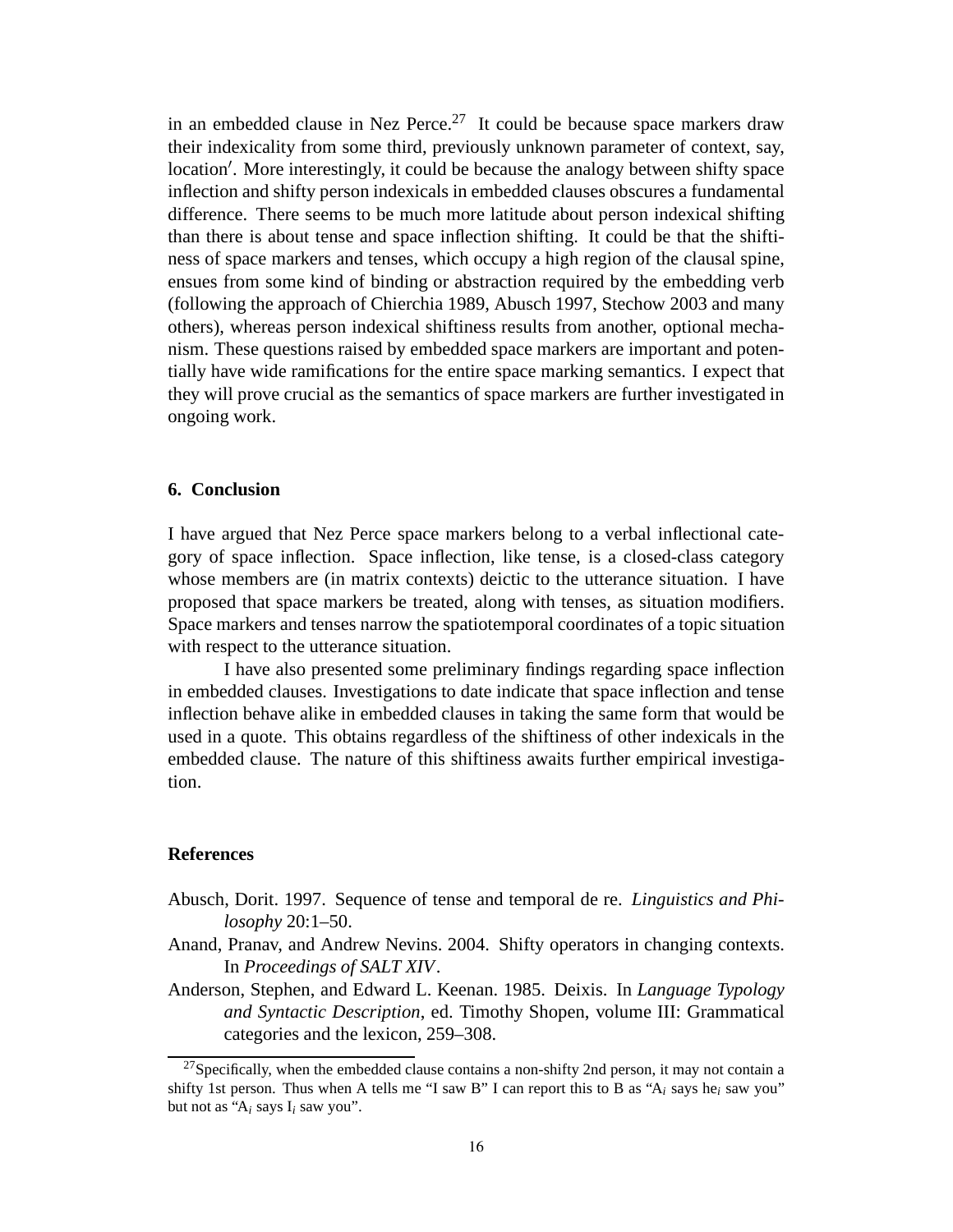- Aoki, Haruo. 1970. *Nez Perce grammar*. University of California Publications in Linguistics. Berkeley: University of California Press.
- Aoki, Haruo. 1979. *Nez Perce texts*. Berkeley: University of California Press.
- Aoki, Haruo. 1994. *Nez Perce dictionary*. Berkeley: University of California Press.
- Aoki, Haruo, and Deward Walker. 1989. *Nez Perce oral narratives*. University of California Press.
- Bar-El, Leora. 2005. Aspectual distinctions in Skwxwú7mesh. Doctoral Dissertation, University of British Columbia.
- van Benthem, J.F.A.K. 1977. Tense logic and standard logic. *Logique et analyse* 80:395–436.
- Borgman, Donald M. 1990. Sanuma. In *Handbook of Amazonian languages*, ed. Desmond Derbyshire and Geoffrey Pullum, volume 2, 15–248.
- Cash Cash, Phillip. 2005. ke yóx hitamtáaycaqa c'íiqinpa (that which is reported in talk): Reported speech in Nez Perce. In *Coyote Papers XIII*, 75–85. University of Arizona.
- Chierchia, Gennaro. 1989. Anaphora and attitudes *de se*. In *Language in context*, ed. R. Bartsch et al. Foris.
- Comrie, Bernard. 1985. *Tense*. Cambridge University Press.
- Crook, Harold David. 1999. The phonology and morphology of Nez Perce stress. Doctoral Dissertation, University of California at Los Angeles.
- DeCormier, Christopher. 1979. Kekchi particle čaq: relations in time and space. *International Journal of American Linguistics* 45:289–98.
- Denny, J. Peter. 1982. Semantics of the Inuktitut (Eskimo) spatial deictics. *International Journal of American Linguistics* 48:359–384.
- Kaplan, David. 1989. Demonstratives. In *Themes from Kaplan*, ed. Joseph Almog, John Perry, and Howard Wettstein, 481–564. Oxford: Oxford University Press.
- Klein, Wolfgang. 1994. *Time in language*. London: Routledge.
- Kracht, Marcus. 2002. On the semantics of locatives. *Linguistics and Philosophy* 25:157–232.
- Kratzer, Angelika. 1995. Stage-level and individual-level predicates. In *The generic book*, ed. Gregory N. Carlson and Francis Jeffry Pelletier, 125–175. Chicago: The University of Chicago Press.
- Kratzer, Angelika. 1998. More structural analogies between pronouns and tenses. In *Proceedings of SALT VIII*. CLC Publications.
- Kratzer, Angelika. 2007. Situations in natural language semantics. In *Stanford encyclopedia of philosophy*, ed. E. Zalta, Winter 2007 edition. URL http://plato.stanford.edu/entries/situations-semantics/.
- Kusumoto, Kiyomi. 2005. On the quantification over times in natural language. *Natural Language Semantics* 13:317–357.
- Matthewson, Lisa. 2004. On the absence of telic accomplishments in St'at'imcets. In *Proceedings of WSCLA 10, UBC Working Papers in Linguistics*.
- Mithun, Marianne. 1999. *The languages of native North America*. Cambridge University Press.
- Morvillo, Anthony. 1891. *Grammatica linguae numipu. Auctore presbytero mis-*